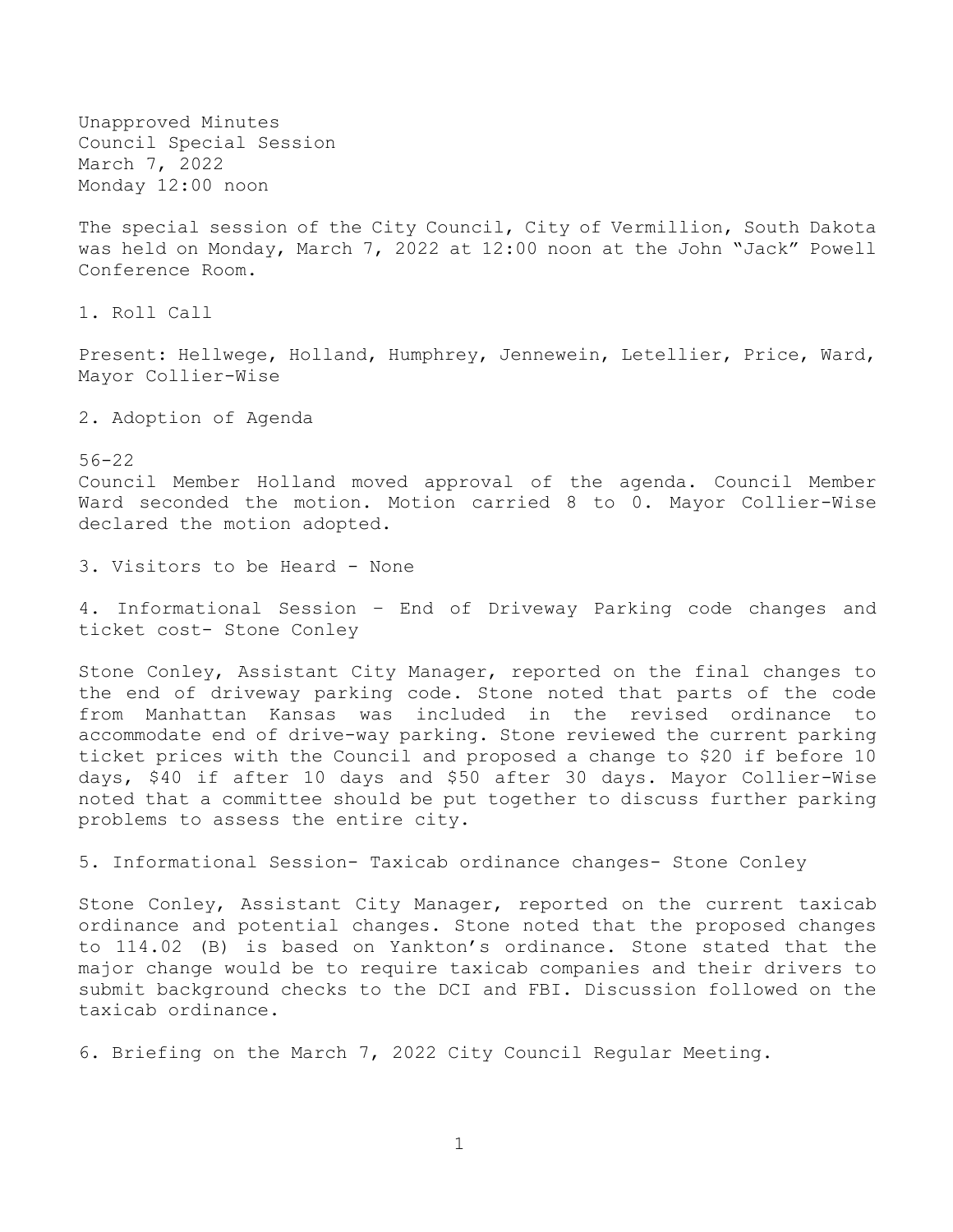Council reviewed items on the agenda with City staff. No action was taken.

7. Adjourn

 $57 - 22$ 

Council Member Ward moved to adjourn the Council special session at 12:23 p.m. Council Member Price seconded the motion. Motion carried 8 to 0. Mayor Collier-Wise declared the motion adopted.

Dated at Vermillion, South Dakota this 7th day of March, 2022.

THE GOVERNING BODY OF THE CITY OF VERMILLION, SOUTH DAKOTA  $BY$ 

Kelsey Collier-Wise, Mayor

ATTEST:

 $BY$ 

Katie E Redden, Finance Officer

Unapproved Minutes City Council Regular Session March 7, 2022 Monday 7:00 p.m.

The regular session of the City Council, City of Vermillion, South Dakota was called to order on March 7, 2022 at 7:00 p.m. by Mayor Collier-Wise.

1. Roll Call

Present: Hellwege, Holland, Humphrey, Jennewein, Letellier, Price, Ward, Mayor Collier-Wise, Student Representative Keandra Rhead

2. Pledge of Allegiance

3. Minutes

A. Minutes of February 22, 2022, Special Session and February 22, 2022, Regular Session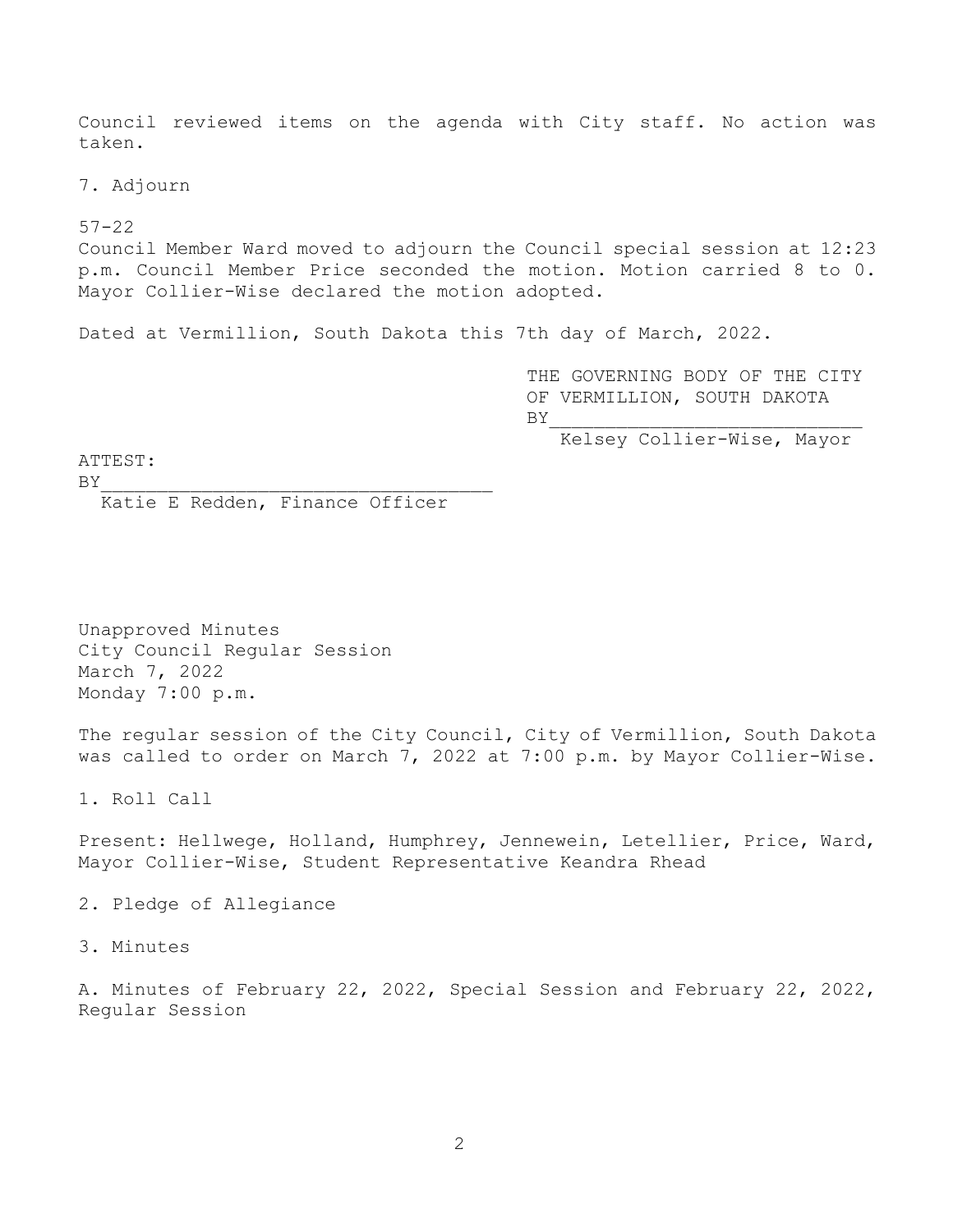58-22 Council Member Holland moved approval of the February 22, 2022 Special Session and February 22, 2022 regular session minutes. Council Member Hellwege seconded the motion. Motion carried 8 to 0. Mayor Collier-Wise declared the motion adopted.

4. Adoption of Agenda

59-22 Council Member Price moved approval of the agenda. Council Member Humphrey seconded the motion. Motion carried 8 to 0. Mayor Collier-Wise declared the motion adopted.

5. Visitors to be Heard

A. Proclamation of Appreciation for J. Howard Willson, Vermillion City Council Member

Mayor Collier-Wise presented Alice Willson with a proclamation appreciating the late J. Howard Willson on his many years of public service. Mayor Collier-Wise stated that, on behalf of the community and City staff, we hereby extend our deepest sympathies to the family of Howard Willson on his passing and wish to express profound gratitude for the gift of Howard Willson and his time and dedicated service to the Vermillion community.

B. Proclamation Supporting the People of Ukraine

Council Member Julia Hellwege read and Mayor Collier-Wise presented Ruslan Podviianiuk, a USD faculty member, originally from Ukraine with a proclamation supporting the people of Ukraine during this desperate time and urging the United States Government to support and strengthen the defense of Ukraine.

Ruslan Podviianiuk stated that 80 years ago Ukrainians stated that was their last war, but once again fighting has started. Ruslan thanked the American people and government on the aid and support they have shown.

6. Public Hearings

A. Request from the Vermillion Area Arts Council for a Special Daily onsale malt beverage and wine license for a special event on or about Saturday, March 19, 2022 at 202 Washington Street.

Katie Redden, Finance Officer, reported that an application was received from the Vermillion Area Arts Council for an event to be held on or about March 19, 2022 at 202 Washington Street. Katie stated that the notice of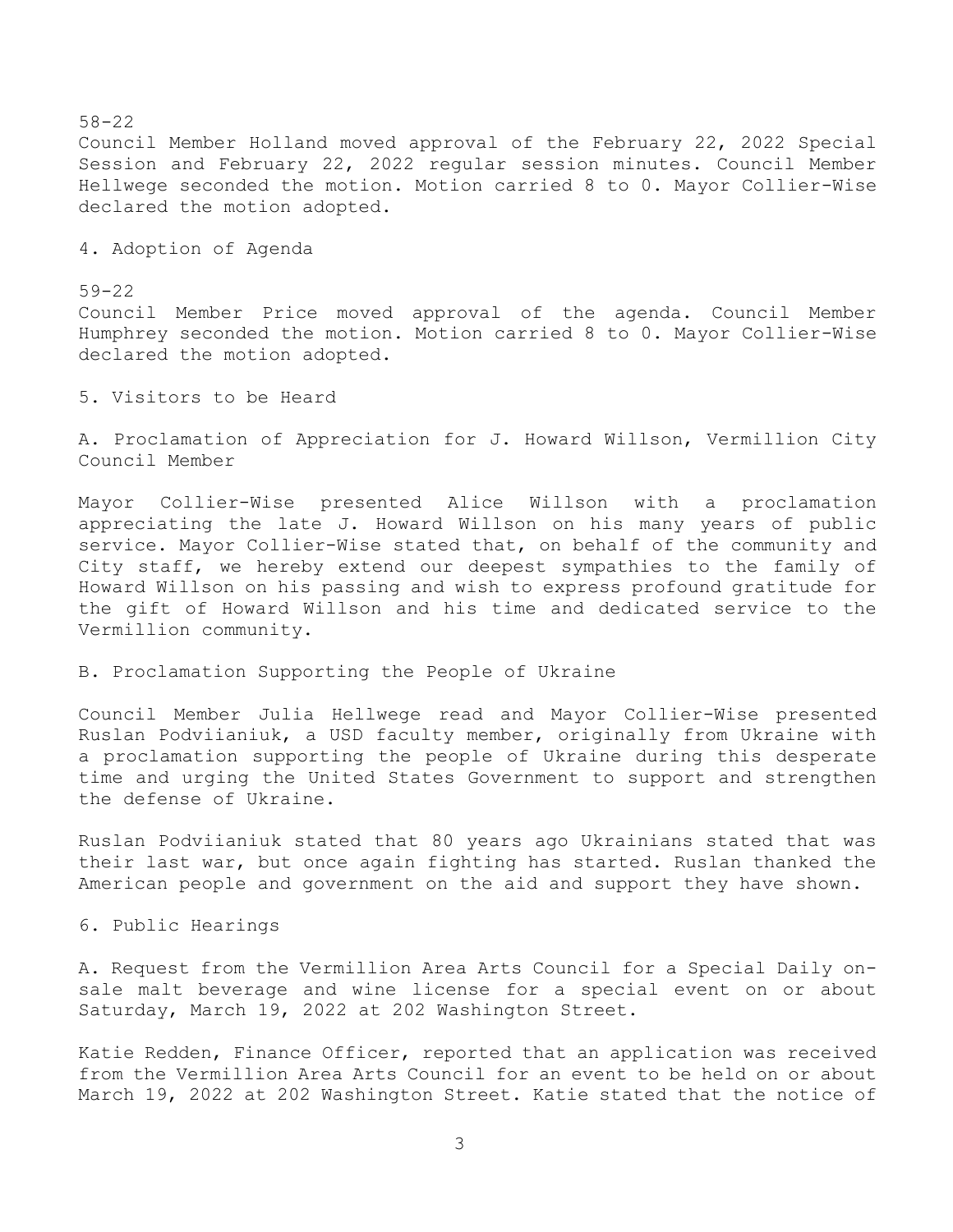hearing and the Police Chief's report are included in the packet. Katie noted that the routine Police Department records check of the parties involved with the special daily license revealed no alcohol related violations or felony convictions in reference to this application.

# 60-22

Council Member Ward moved approval of the Vermillion Area Arts Council Special Daily on-sale malt beverage and wine license for a special event on or about Saturday, March 19, 2022 at 202 Washington Street. Council Member Price seconded the motion. Motion carried 8 to 0. Mayor Collier-Wise declared the motion adopted.

B. First reading of Ordinance 1457 amending Title XV, Land Usage; Chapter 155, Zoning Regulations; Section 155.008, Definitions, to amend the Term "Kennel"

Jose Dominguez, City Engineer, reported on the first reading of Ordinance No. 1457. Jose stated that, in November 2021, the City received a request for the construction of a kennel within the GB General Business district. Jose noted that when staff reviewed the zoning ordinance to ensure that the use was allowed, it was discovered that "kennels" are not allowed within General Business zoning district as a stand-alone use. Jose noted that the only way a "kennel" is allowed is in conjunction with veterinary clinics. Jose stated that the Planning and Zoning Commission (Commission) meeting on February 14, 2022 addressed the issue and staff was directed to commence City initiated zoning amendments. Jose noted that the zoning amendments would modify the definition of the word "kennel" and would place "kennels" as conditional uses in the GI General Industrial and GB General Business districts.

Jose noted that the current Zoning Ordinance was adopted in 2019 which amended the 2008 zoning ordinance. Jose stated that, in the 2008 ordinance, "kennels" were a conditional use in the GB General Business district and required that "kennels" be no closer than 1,000-feet to residential uses. Jose noted that the separation distance was reduced in 2012 from 1,000-feet to 150-feet and the latest adoption of the zoning ordinance does not include "kennels" as a stand-alone use. Jose noted that staff was not able to find any reference regarding the removal of the use within any Commission or City Council minutes.

Jose noted that, at the February 28, 2022 Planning and Zoning Commission meeting, staff proposed that the definition of "kennel" be amended with a new sentence that would read "Animals may be kept for a month at a time." Jose noted that, at the public hearing, the Commission amended Staff's proposal to read "Animals may be kept for a maximum of 30 days at a time." Jose stated that the Commission recommended unanimously that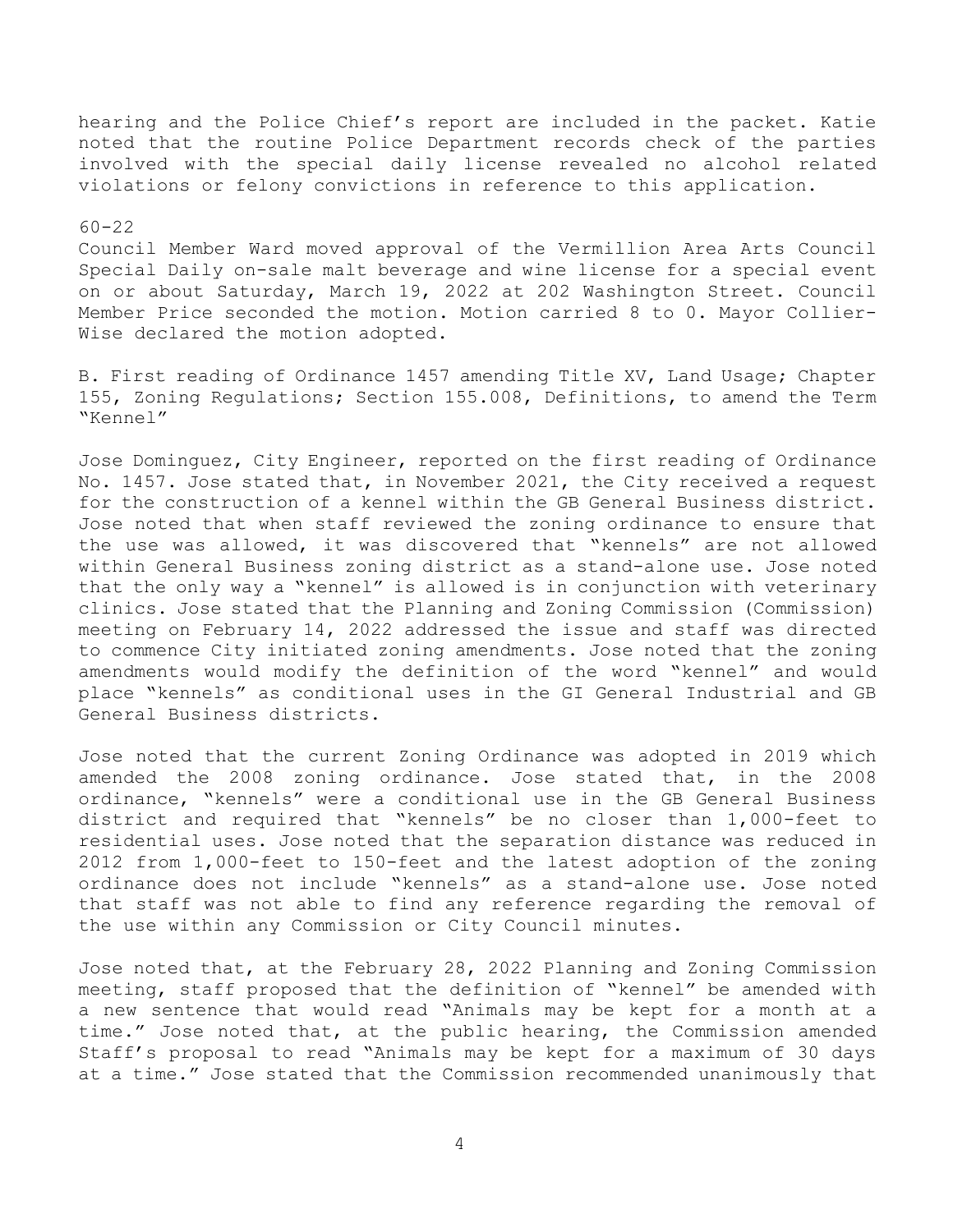the City Council approve the amendment to the definition of "kennel" as proposed by the Commission.

### 61-22

Mayor Collier-Wise read the title to the above-mentioned Ordinance and Council Member Price moved adoption of the following Resolution:

BE IT RESOLVED that the minutes of this meeting shall show that the title to proposed Ordinance No. 1457 entitled amending Title XV, Land Usage; Chapter 155, Zoning Regulations; Section 155.008, Definitions, to amend the Term "Kennel" of the City of Vermillion, South Dakota has been read and the Ordinance has been considered for the first time in its present form and content at this meeting being a regularly called meeting of the Governing Body of the City on this 7th day of March, 2022 at the Council Chambers in City Hall in the manner prescribed by SDCL 9-19-7 as amended.

The motion was seconded by Council Member Holland. After discussion the question of adoption of the Resolution was put to a vote of the Governing Body and 8 members voted in favor of and 0 members voted in opposition to the motion. Mayor Collier-Wise declared the motion adopted.

C. First reading of Ordinance 1459 amending Title XV, Land Usage; Chapter 155, Zoning Regulations; Section 155.037, GB General Business District, subset (B) Conditional Uses, to Include "Kennel" as a Conditional Use.

Jose Dominguez, City Engineer, reported on the first reading of Ordinance No. 1459. Jose stated that, in November 2021, the City received a request for the construction of a kennel within the GB General Business district. Jose noted that when staff reviewed the zoning ordinance to ensure that the use was allowed, it was discovered that "kennels" are not allowed within General Business zoning district as a stand-alone use. Jose noted the only way a "kennel" is allowed is in conjunction with veterinary clinics. Jose stated that the Planning and Zoning Commission (Commission) meeting on February 14, 2022 addressed the issue and staff was directed to commence City initiated zoning amendments. Jose noted that the zoning amendments would modify the definition of the word "kennel" and would place "kennels" as conditional uses in the GI General Industrial and GB General Business districts.

Jose noted that the current Zoning Ordinance was adopted in 2019 which amended the 2008 zoning ordinance. Jose stated in the 2008 ordinance "kennels" were a conditional use in the GB General Business district and required that "kennels" be no closer than 1,000-feet to residential uses. Jose noted that the separation distance was reduced in 2012 from 1,000 feet to 150-feet and the latest adoption of the zoning ordinance does not include "kennels" as a stand-alone use. Jose noted that staff was

5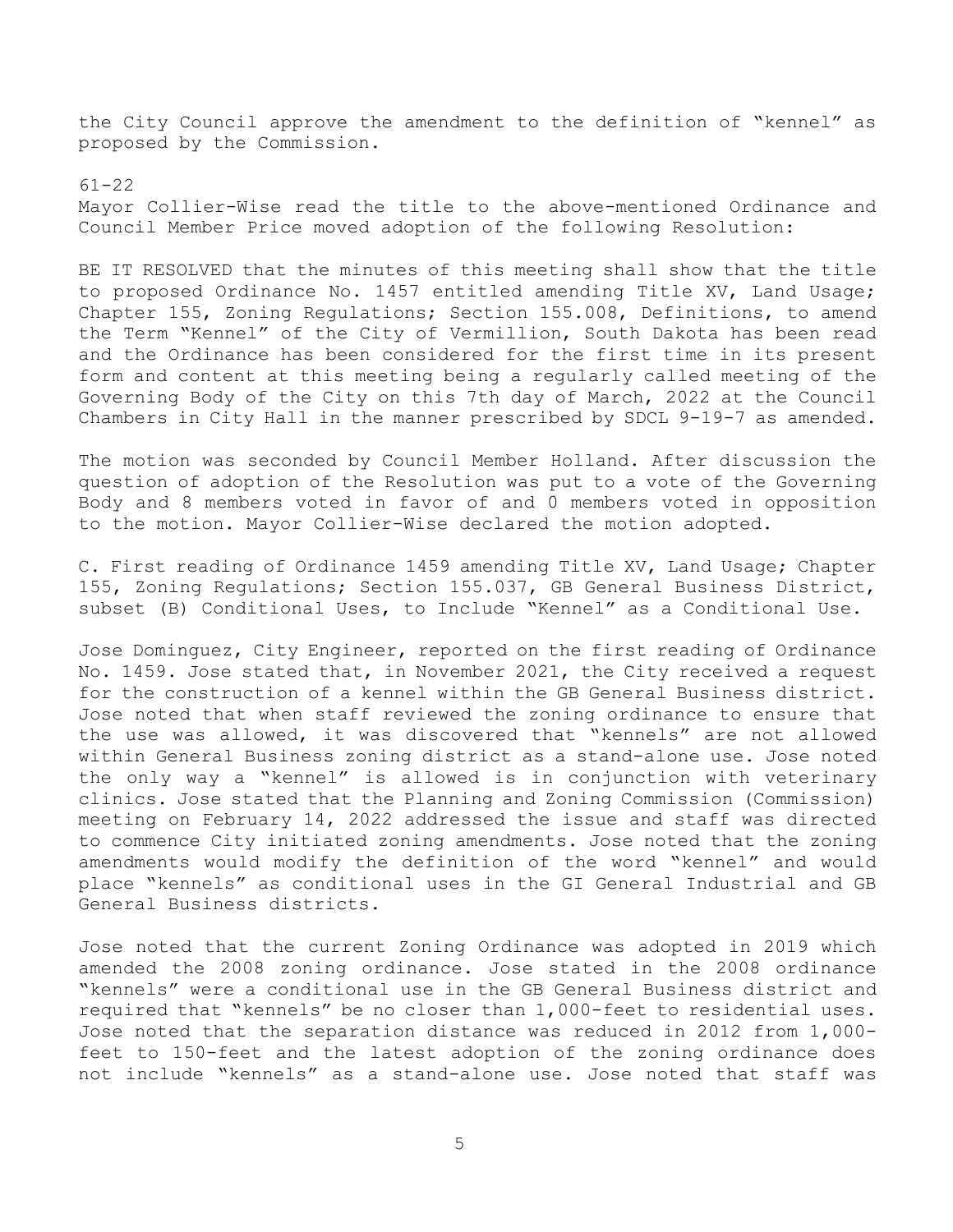not able to find any reference regarding the removal of the use within any Commission or City Council minutes.

Jose noted that this amendment is Staff's proposal to place kennels as a conditional use in the GB General Business district. Jose noted that, besides allowing kennels as conditional uses, the amendment will also require that kennels be at least 150-feet away from residential districts and this would be measured from building to building. Jose stated that it should be noted that "Small Animal Veterinarians" are also a conditional use within the General Business district which this use also includes kenneling, and they also have the same distance restriction.

Jose stated that the Planning and Zoning Commission considered this item at their February 28, 2022 meeting and the Commission unanimously recommended that the City Council adopt the ordinance as presented.

#### 62-22

Mayor Collier-Wise read the title to the above-mentioned Ordinance and Council Member Holland moved adoption of the following Resolution:

BE IT RESOLVED that the minutes of this meeting shall show that the title to proposed Ordinance No. 1459 entitled amending Title XV, Land Usage; Chapter 155, Zoning Regulations; Section 155.037, GB General Business District, subset (B) Conditional Uses, to Include "Kennel" as a Conditional Use of the City of Vermillion, South Dakota has been read and the Ordinance has been considered for the first time in its present form and content at this meeting being a regularly called meeting of the Governing Body of the City on this 7th day of March, 2022 at the Council Chambers in City Hall in the manner prescribed by SDCL 9-19-7 as amended.

The motion was seconded by Council Member Hellwege. After discussion the question of adoption of the Resolution was put to a vote of the Governing Body and 8 members voted in favor of and 0 members voted in opposition to the motion. Mayor Collier-Wise declared the motion adopted.

D. First reading of Ordinance 1458 amending Title XV, Land Usage; Chapter 155, Zoning Regulations; Section 155.039, GI General Industrial District, subset (B) Conditional Uses, to Include "Kennel" as a Conditional Use. Jose Dominguez, City Engineer, reported on the first reading of Ordinance 1458. Jose states in November 2021, the City received a request for the construction of a kennel within the GB General Business district. Jose noted that when staff reviewed the zoning ordinance to ensure that the use was allowed, it was discovered that "kennels" are not allowed within General Business zoning district as a stand-alone use. Jose noted that the only way a "kennel" is allowed is in conjunction with veterinary clinics. Jose stated that the Planning and Zoning Commission (Commission) meeting on February 14, 2022 addressed the issue and staff was directed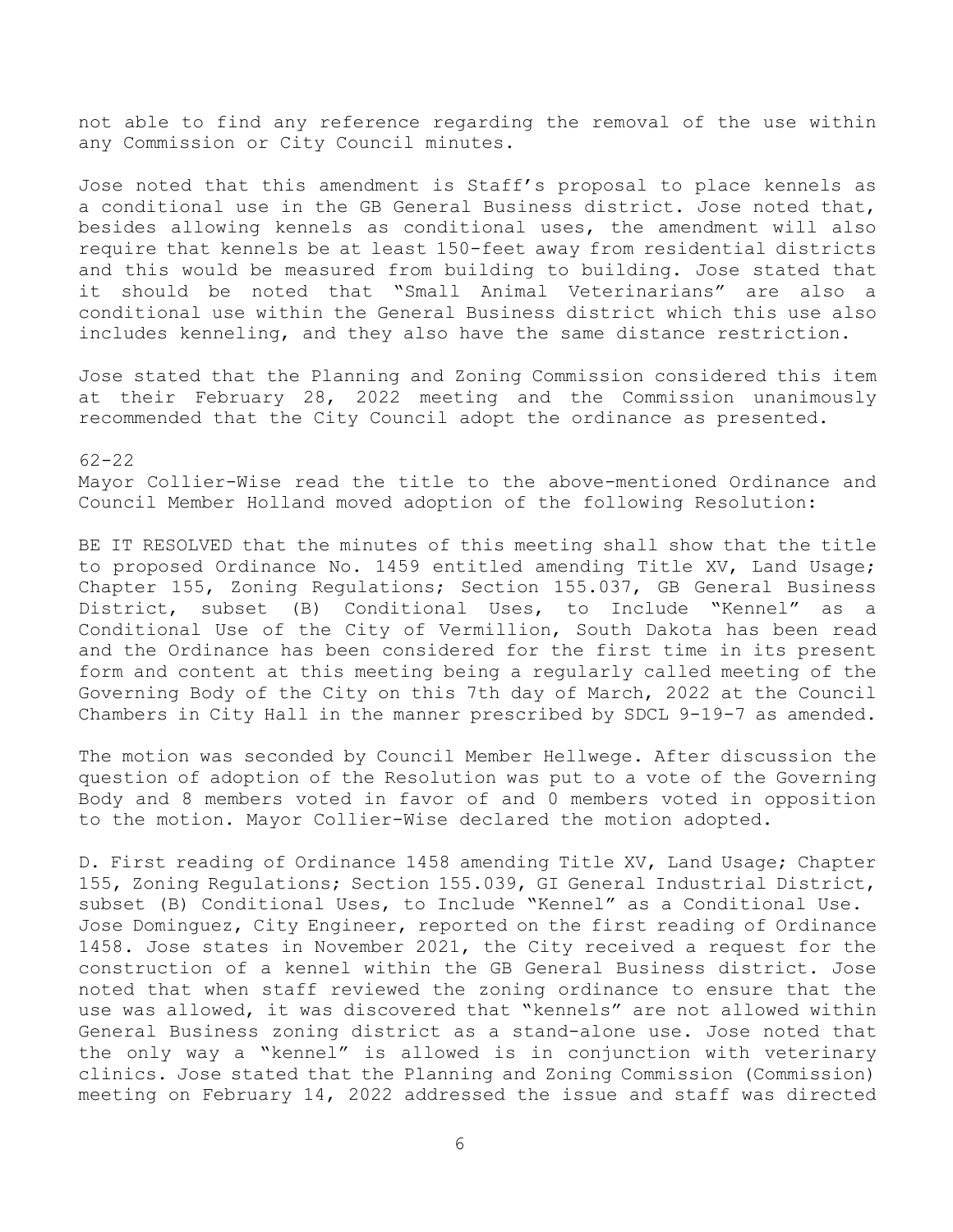to commence City initiated zoning amendments. Jose noted that the zoning amendments would modify the definition of the word "kennel" and would place "kennels" as conditional uses in the GI General Industrial and GB General Business districts.

Jose noted that the current Zoning Ordinance was adopted in 2019 which amended the 2008 zoning ordinance. Jose stated that, in the 2008 ordinance, "kennels" were a conditional use in the GB General Business district and required that "kennels" be no closer than 1,000-feet to residential uses. Jose noted that the separation distance was reduced in 2012 from 1,000-feet to 150-feet and the latest adoption of the zoning ordinance does not include "kennels" as a stand-alone use. Jose noted that staff was not able to find any reference regarding the removal of the use within any Commission or City Council minutes.

Jose noted that this amendment is Staff's proposal to place kennels as a conditional use in the GI General Industrial district. Jose noted that placing the use in this district, in addition to the GB General Business district, will increase the location where a possible kenneling business may operate. Jose stated that, besides allowing kennels as conditional uses, the amendment will also require that kennels be at least 150-feet away from residential districts and would be measured from building to building.

Jose stated that the Planning and Zoning Commission considered this item at their February 28, 2022 meeting and the Commission unanimously recommended that the City Council adopt the ordinance as presented.

### 63-22

Mayor Collier-Wise read the title to the above-mentioned Ordinance and Council Member Hellwege moved adoption of the following Resolution:

BE IT RESOLVED that the minutes of this meeting shall show that the title to proposed Ordinance No. 1458 entitled amending Title XV, Land Usage; Chapter 155, Zoning Regulations; Section 155.039, GI General Industrial District, subset (B) Conditional Uses, to Include "Kennel" as a Conditional Use of the City of Vermillion, South Dakota has been read and the Ordinance has been considered for the first time in its present form and content at this meeting being a regularly called meeting of the Governing Body of the City on this 7th day of March, 2022 at the Council Chambers in City Hall in the manner prescribed by SDCL 9-19-7 as amended.

The motion was seconded by Council Member Ward. After discussion the question of adoption of the Resolution was put to a vote of the Governing Body and 8 members voted in favor of and 0 members voted in opposition to the motion. Mayor Collier-Wise declared the motion adopted.

7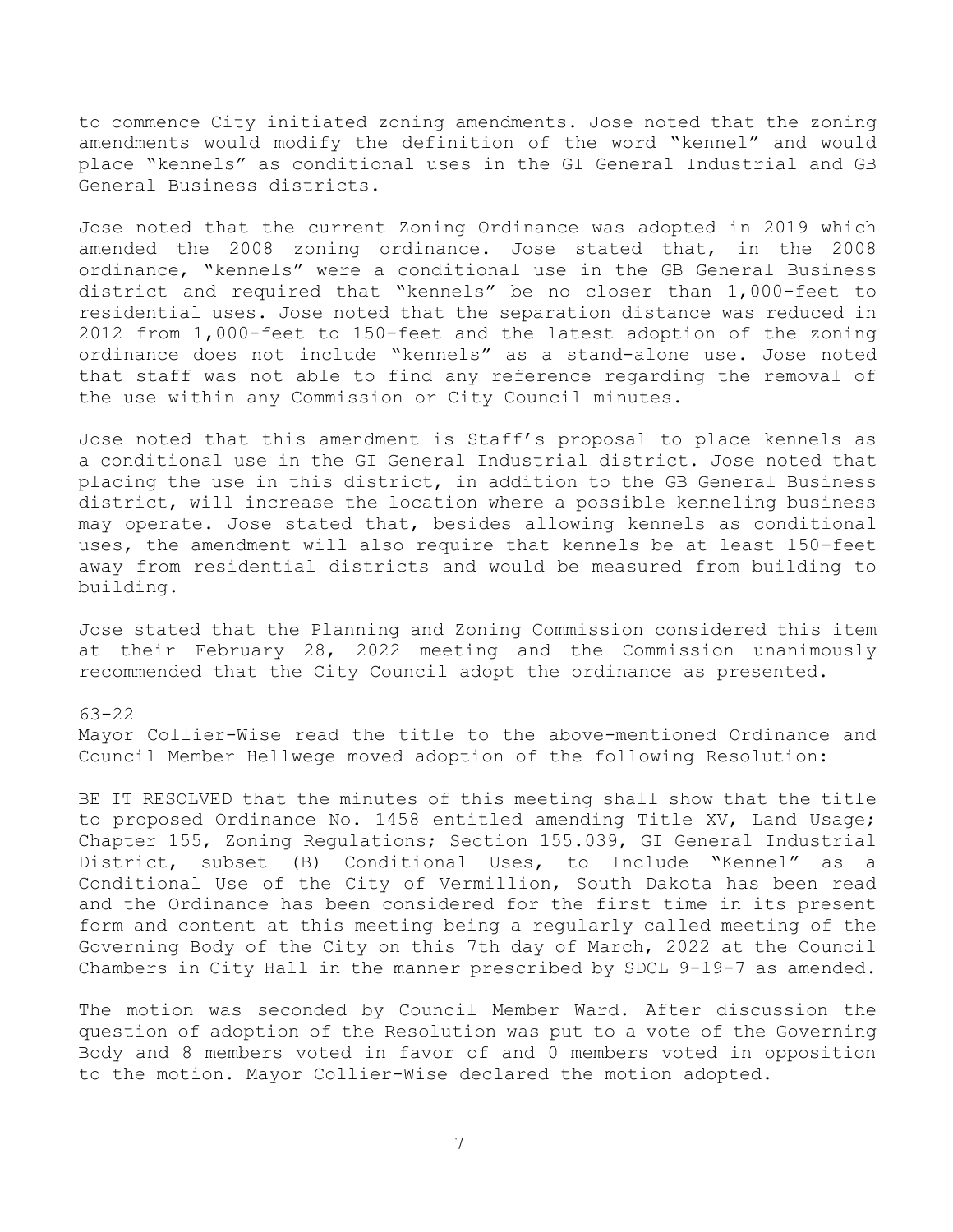7. Old Business - None

8. New Business

A. Annual Library Report

Dan Burniston, Librarian, reported that State law requires the Library Board to prepare and submit an annual report to the governing body and the State Library. Dan reported that the Library Board reviewed and accepted the annual report at their February meeting. Dan reviewed the 2021 Library Annual Report that was included in the packet. Dan answered questions of the City Council on the Library Annual Report. Discussion followed.

64-22

Council Member Price moved to acknowledge receipt of the 2021 Library Annual Report. Council Member Holland seconded the motion.

B. Request to transfer six Fire Department gear lockers to the Gayville Fire Rescue Department

Matthew Callahan, Fire Chief, reported on a request to transfer six gear lockers to the Gayville Fire Rescue Department. Matthew noted that, due to the amount of Personal Protective Equipment (PPE) that each Fire Department member has, the Department has been looking to replace the current gear racks at Station 1. Matthew stated that the Rural Fire Department in their 2022 budget allocated for the replacement purchase of new PPE gear racks for Station 1 to replace the current racks which were purchased approximately 20 years ago. Matthew noted that, with the purchase of these new gear racks, the Department would like to transfer ownership of 6 old gear racks to the Gayville Fire Rescue Department in Gayville, SD.

# 65-22

Council Member Ward moved approval of the request to transfer six Fire Department gear lockers to the Gayville Fire Rescue Department. Council Member Humphrey seconded the motion. Motion carried 8 to 0. Mayor Collier-Wise declared the motion adopted.

C. Ground storage reservoir Change Order #2

Shane Griese, Utility Manager, reported on Change Order #2 for the ground storage reservoir. Shane noted that, in July of 2019, the City Council awarded the Ground Storage Reservoir Improvements project to Viking Industrial Painting which including the sandblasting and recoating of the interior of the reservoir located on Church Street. Shane stated that, in October of 2019, Change Order #1 was approved to allow for lead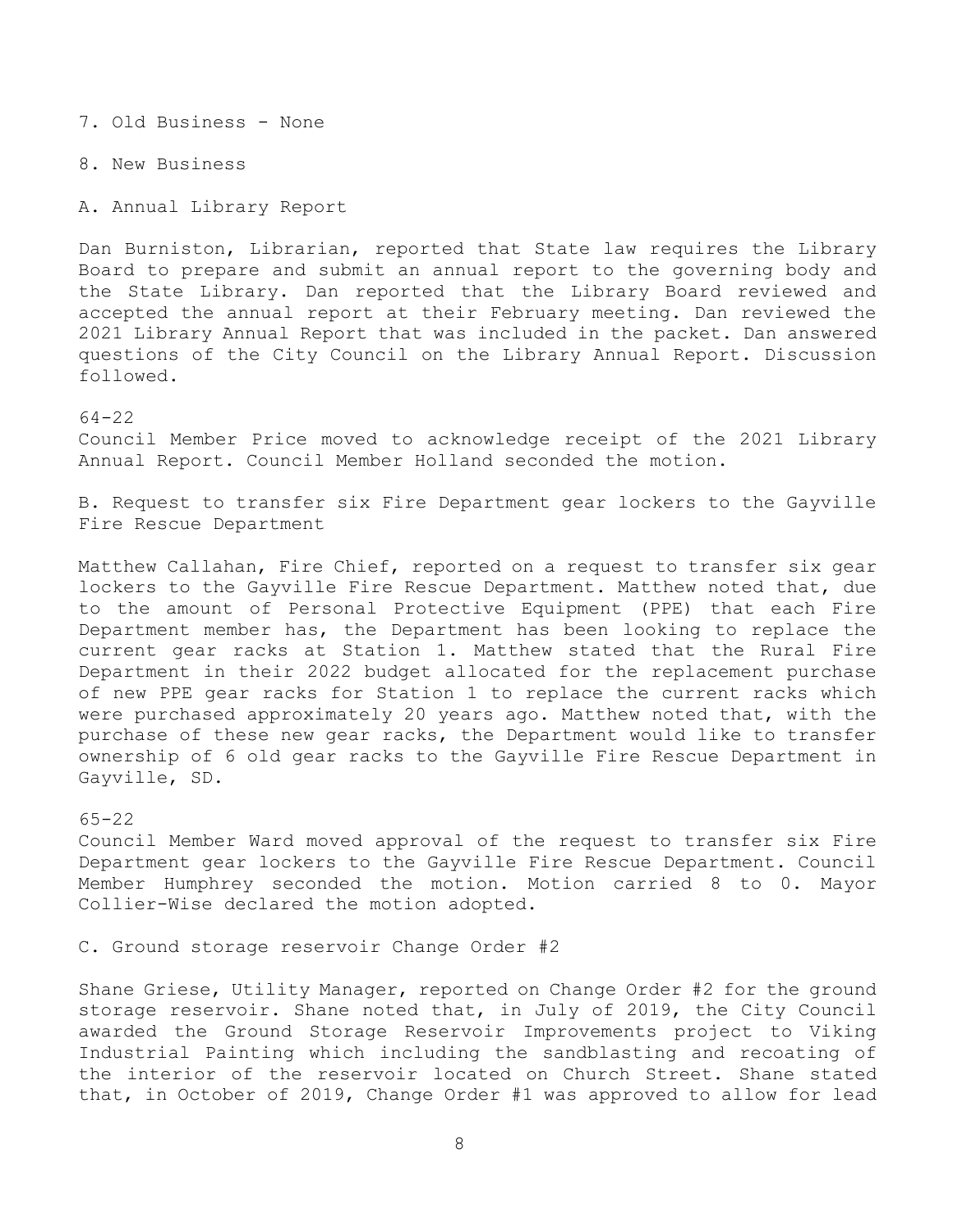abatement after lead-based paint was discovered on the roof. Change Order #1 was in the amount of \$60,556.60. Shane stated that, in late October of 2019, it was discovered that additional metal work was going to be needed to finish the project. Shane noted that, with an estimated cost of less than \$15,000 and time constraints, this change was verbally approved by City staff. Shane noted that most of the work was completed in late 2019 with some touch up and final coatings being performed in May-June of 2020.

Shane stated that, for unknown reasons, the City did not receive a final bill from Viking Industrial Painting until December of 2021. Shane stated that, at this time, staff received a cost break down for the additional metal work in the amount of \$46,084.51. Shane stated that staff disputed these additional costs and Viking recently submitted an updated cost breakdown for Change Order #2 in the amount of \$19,286.39. Shane noted that the additional work included with Change Order #2 will increase the cost of the project by \$19,286.39. Shane stated that the original project was awarded in the amount of \$282,500 plus Change Order #1 (\$60,556.60) increased the total project cost to \$343,056.60. Shane noted that, if Change Order #2 is approved, the project cost will increase by \$19,286.39, bringing the total project cost to \$362,342.99.

Shane stated that a final pay request was received in the amount of \$37,512.72, this includes retainage of \$18,226.33 from the original contract and the \$19,286.39 from Change Order #2. Shane noted that these charges were not included in the 2022 budget and will need to be revised.

66-22 Council Member Ward moved approval of the Ground storage reservoir Change Order #2. Council Member Hellwege seconded the motion. Motion carried 8 to 0. Mayor Collier-Wise declared the motion adopted.

9. Bid Openings

A. Water Treatment Plant Roof Repairs

Shane Griese, Utility Manager, reported on a bid for the water treatment plant roof repairs. Shane stated that the City's Water Treatment Plant located at 118 Church Street has two roofs at two different levels. Shane noted that the higher roof was installed as part of the Water Plant Expansion Project in 2006 and is not currently in need of replacement. Shane stated that the original Water Plant or lower roof was built in 1971 and the roof was last redone in 1991. Shane noted that bid specifications were sent to four potential bidders in the area and Staff received 4 bids for the project. Shane noted that bids were opened March 2, 2022, and the low bid was from Winkler Roofing, Inc., from Sioux City, IA in the amount of \$58,700. Shane noted that the high bid was for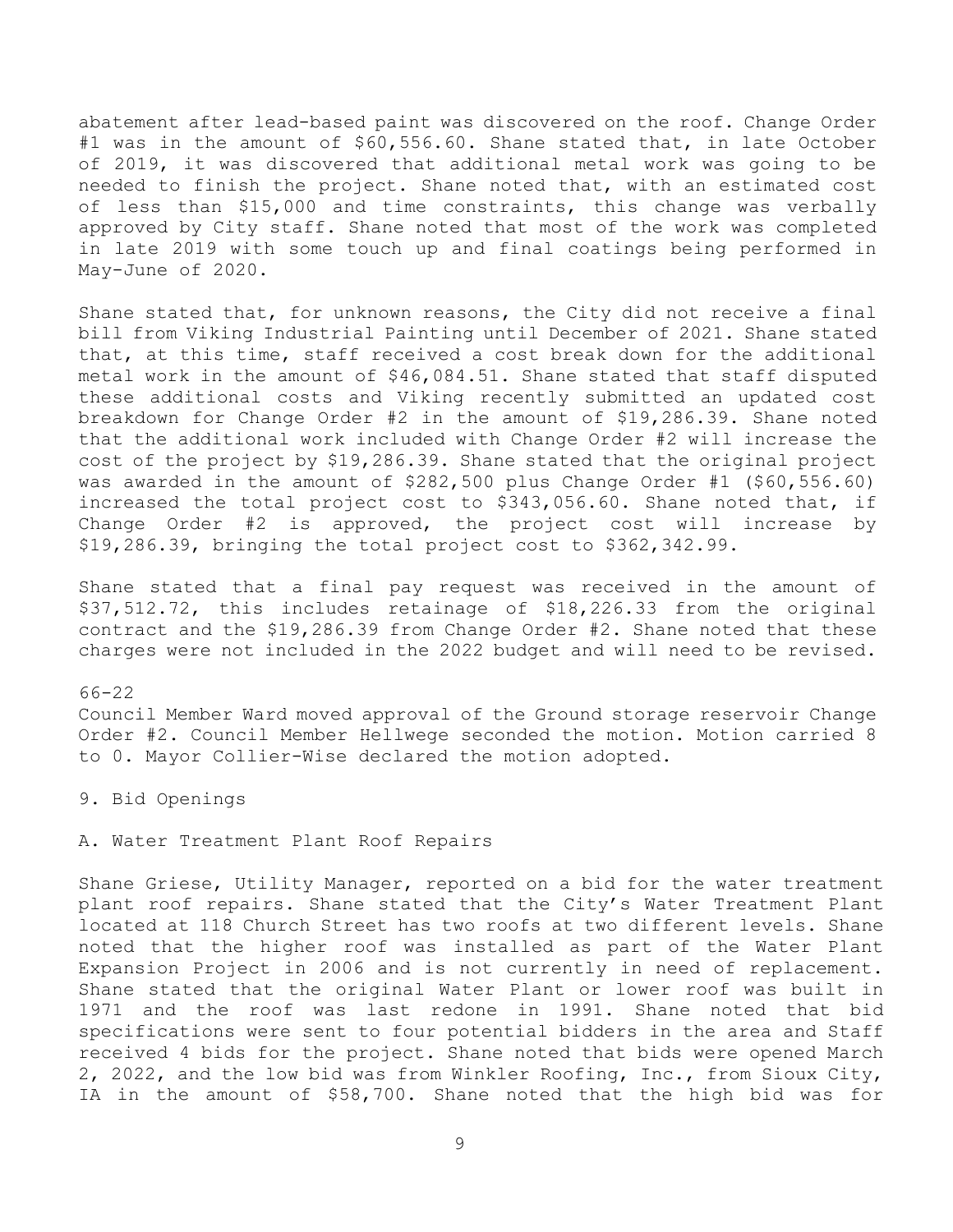\$147,292.00. Shane stated that the 2022 Water budget includes \$30,000 for replacement of the roof. Shane stated that, if awarded, the budget will need to be revised to cover the additional costs. Shane noted that the Water Department's reserve fund has adequate funds in place to cover the balance of the project. 67-22 Council Member Holland moved approval of the bid from Winkler Roofing, Inc. from Sioux City, IA in the amount of \$58,700. Council Member Hellwege seconded the motion. Motion carried 8 to 0. Mayor Collier-Wise declared the motion adopted. B. Fuel Quotes Katie Redden, Finance Officer, read the monthly fuel quote and recommended the low quote of Jerry's Service on Items 1, 2, and 3. Item 1 - 4,350 gal unleaded 10% ethanol: Jerry's Service \$3.59; Item 2 – 3,000 gal No. 1 & 2 Diesel fuel dyed average price: Jerry's Service \$3.50; Item 3 - 1,000 gal No. 1 & 2 diesel fuel-clear average price: Jerry's Service \$3.78. 68-22 Council Member Price moved approval of the low quotes of Jerry's Service on Items 1, 2, and 3. Council Member Holland seconded the motion. Motion carried 8 to 0. Mayor Collier-Wise declared the motion adopted. 10. City Manager's Report A. John noted that the City Council and County Commission will have a joint meeting on Tuesday, March 8th at 5:30 p.m. in the City Council Chambers to consider two ordinances for the Joint Jurisdiction Zoning Area. One ordinance is to allow grain terminal/grain processing and agribusiness as a conditional use in the Light Industrial district. The second ordinance is to allow telecommunications towers as a conditional use in the Agricultural district. B. John noted that the City Planning and Zoning Commission will meet on Monday, March 14, 2022 at 5:30 p.m. in the John "Jack" Powell Conference Room. Items on the agenda include a Conditional Use Permit for a twinhome on Rockwell Trail in Bliss Pointe.

C. John stated that there is a Joint Powers Board meeting on Thursday, March 17th at 5:30 p.m. in Yankton.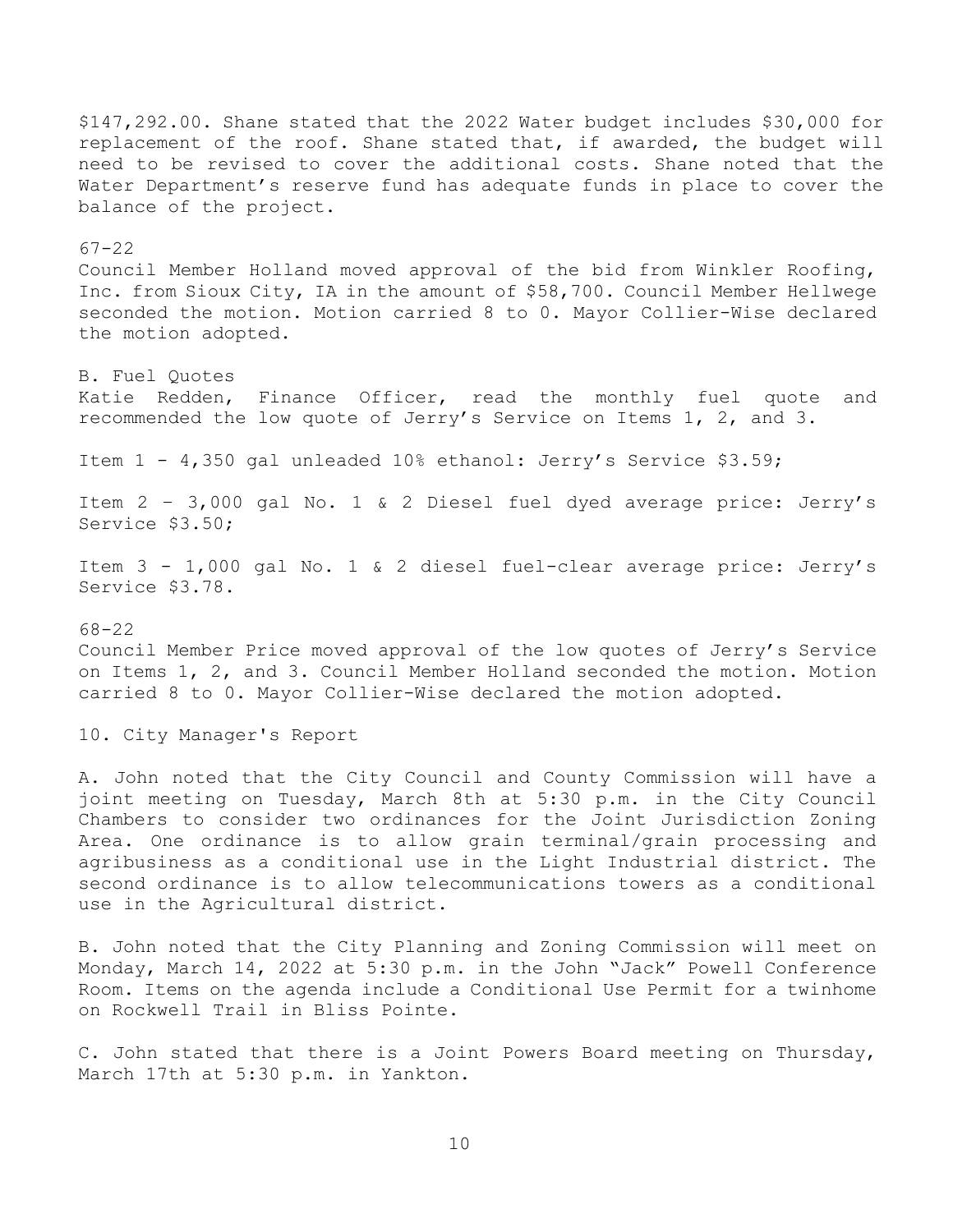D. John stated that there is a Library Board meeting on Friday, March 18th at Noon at the Library.

E. John noted that petition packets for one of the five City Council seats are available in the City Finance Office. Petitions are due by 5:00 p.m. on Tuesday, March 29, 2022. The municipal election will be on Tuesday, June 7, 2022.

F. John noted a Raffle notification: The USD Law Public Interest Network (PIN) will be selling raffle tickets on March 31, 2022 at their event at the Old Lumber Company. The tickets are \$5 each or 3 for \$10. It is a 50/50 drawing. Half of the proceeds will go to PIN to help with their efforts to educate about public interest law and supports going into public interest legal careers. The winner will receive the other half of the proceeds.

Council Member Ward asked John if the meeting on March 8th is due to the Myron public hearing we had last year. John noted that this is, but Myron has not filed a petition, that the city knows of, to rezone his property.

Council Member Price asked John what the process is now that there is a vacancy on the Council. John noted that there are three things that could happen when a vacancy occurs on the Council. One is to hold a special election, but with the notice of vacancy being posted before this current vacancy there cannot be a special election. Second, the mayor could recommend a replacement and the Council would vote to appoint the new member or not. Third, the Council could choose to leave the position open until the end of its term at the first meeting in July. Mayor Collier-Wise stated that the Council could wait till the end of the month to see if there was a single petition turned in for the ward and if there is no election to be held, they could appoint that person or if there are more than one petition, they can wait till the term ends and the election decides who the next Council member is.

# PAYROLL ADDITIONS AND CHANGES

Police Admin: Robin Hower \$25.00/hr; Ambulance: Kayla Kloucek \$14.70/FTO hr; Recreation: Teja Torrez \$10.00/hr; Water: Brian Hamilton \$20.84/hr

11. Invoices Payable

69-22 Council Member Price moved approval of the following invoices:

| AARON HAMMER    | TRAVEL REIMBURSEMENTS           | 235.36 |
|-----------------|---------------------------------|--------|
| AMAZON BUSINESS | ADJ RISER WORKSTATION/SUPPLIES  | 288.43 |
| ANDREW WICKRE   | SAFETY BOOTS/RAIN GEAR REIMBUR. | 204.98 |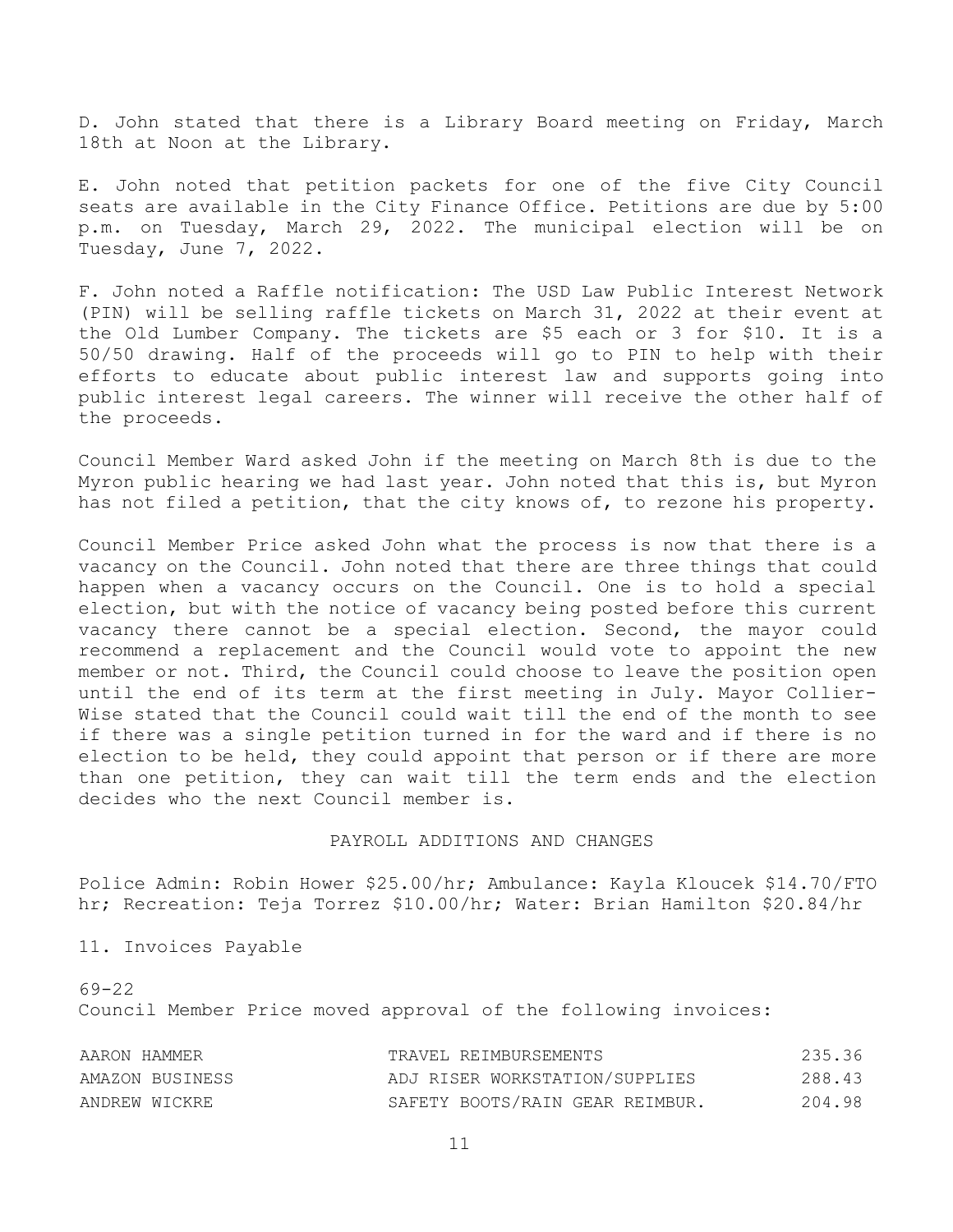| APPEARA                                   | SHOP TOWELS                                                   | 45.00     |
|-------------------------------------------|---------------------------------------------------------------|-----------|
| ARAMARK UNIFORM SERVICES UNIFORM CLEANING |                                                               | 629.78    |
| AXLES & GEARS, INC PARTS                  |                                                               | 150.00    |
| BLACKSTONE PUBLISHING BOOKS               |                                                               | 206.70    |
| BLUFFS GOLF COURSE ACCOUNTS REC           |                                                               | 100.00    |
| BOUND TREE MEDICAL, LLC SUPPLIES          |                                                               | 1,806.56  |
| BRIAN HAMILTON                            | MEALS REIMBURSEMENT                                           | 136.00    |
| BROADCASTER PRESS ADVERTISING             |                                                               | 170.00    |
| CAPITAL ONE                               | SUPPLIES                                                      | 850.92    |
| CATHY NELSON                              | REFUND REC PROGRAM FEES                                       | 20.00     |
|                                           | CDW GOVERNMENT, INC COOCKING STATIONS/DIGITIZER PENS 1,014.47 |           |
| CHAMBERLAIN OIL CO HYDRANT OIL            |                                                               | 665.29    |
| CITY OF VERMILLION COPIES/POSTAGE         |                                                               | 992.10    |
| CITY OF VERMILLION UTILITY BILLS          |                                                               | 36,737.85 |
| CLAY RURAL WATER SYSTEM WATER USAGE       |                                                               | 50.60     |
| COAST TO COAST SOLUTIONS SUPPLIES         |                                                               | 67.45     |
| COLLABORATIVE SUMMER LIBRARY SUPPLIES     |                                                               | 72.90     |
| COLONIAL LIFE ACC INS. INSURANCE          |                                                               | 3,130.72  |
| CORE & MAIN LP                            | SUPPLIES                                                      | 1,268.02  |
| COYOTE CHEMICAL COMPANY DAKOTA WASH       |                                                               | 190.00    |
| CREDIT COLLECTIONS BUREAU COMMISSION      |                                                               | 247.80    |
| DAKOTA BEVERAGE MERCHANDISE               |                                                               | 4,128.58  |
| DAKOTA PC WAREHOUSE                       | INK CARTRIDGES                                                | 44.98     |
| DAKOTA PUMP & CONTROL CO. PUMP            |                                                               | 8,191.59  |
| DELTA DENTAL PLAN                         | INSURANCE                                                     | 6,143.28  |
| DENNIS MARTENS MAINTENANCE                |                                                               | 833.34    |
| DGR ENGINEERING                           | PROFESSIONAL SERVICES                                         | 6,758.80  |
| DUBOIS CHEMICALS SODA ASH                 |                                                               | 14,641.00 |
| ED M. FELD EQPT CO FIRE FIGHTER EQUIPMENT |                                                               | 6,688.00  |
| ELECTRONIC ENGINEERING BATTERY            |                                                               | 128.70    |
| EPG COMPANIES, INC                        | WHEELED SUMP PUMP DRAINER                                     | 6,078.63  |
| ERIC MCPHERSON                            | BOOTS REIMBURSMENT                                            | 600.50    |
| ERICKSON SOLUTIONS GROUP                  | PROFESSIONAL SERVICES                                         | 1,179.60  |
| FAST AUTO GLASS                           | REPAIRS                                                       | 451.83    |
| FEDEX.                                    | SHIPPING                                                      | 15.60     |
| FOREMAN MEDIA                             | COUNCIL MEETINGS                                              | 100.00    |
| FRONTIER PRECISION, INC                   | REPAIRS                                                       | 1,093.34  |
| GRAHAM TIRE CO.                           | TIRES                                                         | 112.00    |
| GREGG PETERS                              | SUBSCRIPTION REIMBURSEMENT                                    | 1,836.00  |
| GREGG PETERS                              | RENT                                                          | 937.50    |
| HARTINGTON TREE LLC                       | TREE TRIMMING                                                 | 600.00    |
| HEIMAN FIRE EQUIPMENT                     | REPAIRS                                                       | 557.95    |
| IMS ALLIANCE                              | NAME TAGS                                                     | 43.50     |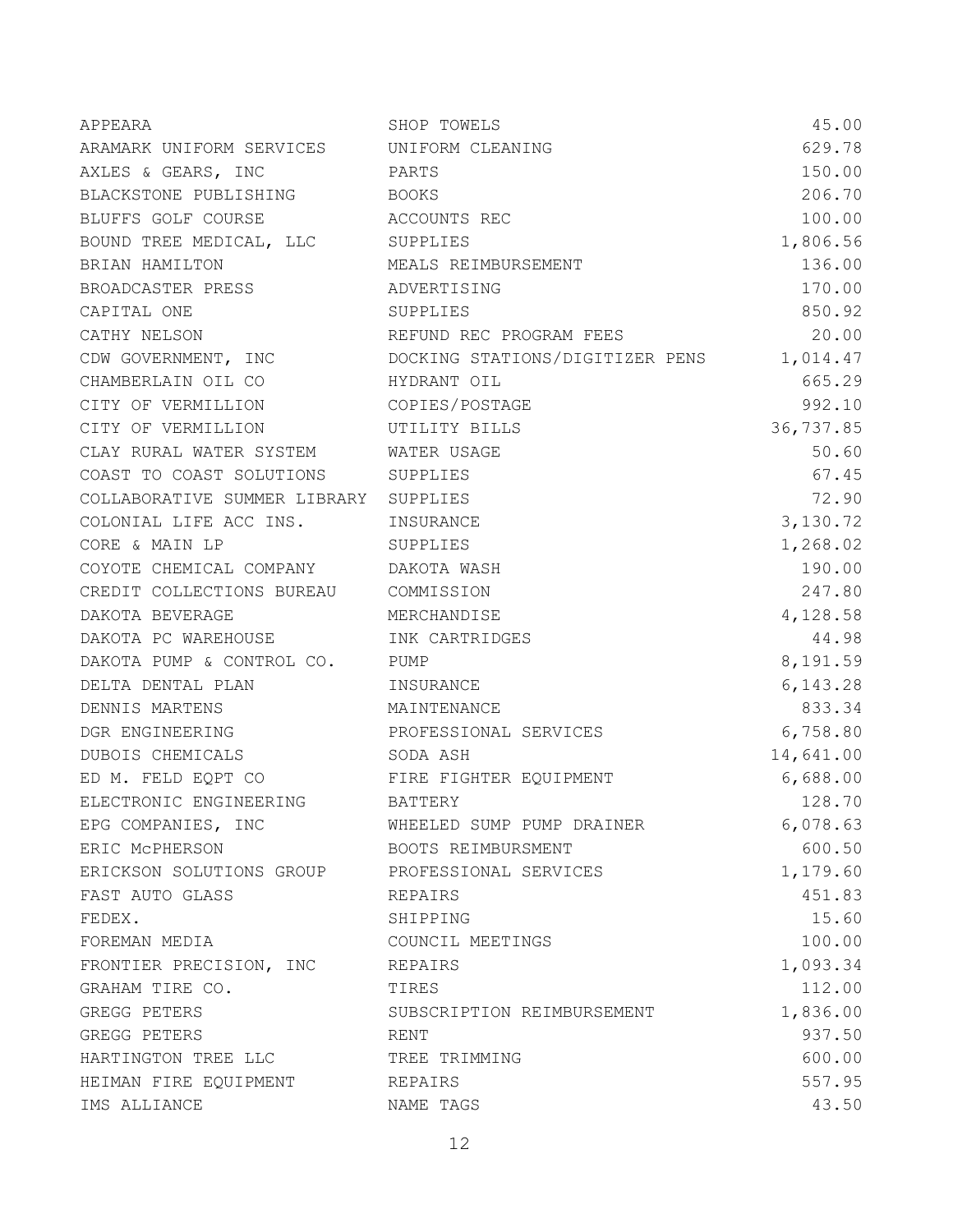| INGRAM                                                     | <b>BOOKS</b>                             | 2,056.06   |
|------------------------------------------------------------|------------------------------------------|------------|
| INTERSTATE ALL BATTERY CTR BATTERY                         |                                          | 134.95     |
| JACKS UNIFORM & EQPT UNIFORM                               |                                          | 704.80     |
| JERRY'S CHEVROLET BUICK GM PARTS                           |                                          | 216.25     |
| JOHN A CONKLING DIST. MERCHANDISE                          |                                          | 2,341.95   |
| JOHNSON BROTHERS OF SD MERCHANDISE                         |                                          | 14,771.72  |
| JOHNSON CONTROLS                                           | REPAIRS                                  | 1,682.92   |
| JONES FOOD CENTER SUPPLIES                                 |                                          | 412.95     |
| LEISURE LAWNS, LLC<br>LAWN APPLICATIONS                    |                                          | 1, 117.97  |
| LONGS PROPANE INC<br><b>PROPANE</b>                        |                                          | 30.00      |
| M & T FIRE AND SAFETY INC FIRE FIGHTER EQUIPMENT           |                                          | 7,102.00   |
| MALLOY ELECTRIC<br>MOTORS                                  |                                          | 892.84     |
| MARK CLARK                                                 | TRAVEL REIMBURSEMENTS                    | 1,544.47   |
| MARKET STREET RENTALS <b>EXAMPLE REPAIRS REIMBURSEMENT</b> |                                          | 519.72     |
| MATHESON TRI-GAS, INC MEDICAL OXYGEN                       |                                          | 614.37     |
| MEDLINE INDUSTRIES, INC SUPPLIES                           |                                          | 6.41       |
| MICRO MARKETING LLC                                        | <b>BOOKS</b>                             | 100.00     |
| MIDWEST RADIATOR & EXHAUST PARTS                           |                                          | 479.98     |
| MIDWEST TURF & IRRIGATION PARTS                            |                                          | 142.49     |
| MOBOTREX MOBILITY & TRAFFIC REPAIRS                        |                                          | 2,198.00   |
| MOTOROLA INC                                               | RADIOS/REMOTE SPEAKER/CHARGERS 24,930.26 |            |
| NAT FIRE PROTECTION ASSOC SUBSCRIPTION/DUES                |                                          | 1,520.50   |
| NETSYS+                                                    | SERVER/PROFESSIONAL SERVICES             | 11,868.00  |
| NORTH CENTRAL AMBUL SALES PARTS                            |                                          | 2,770.23   |
| O'REILLY AUTO PARTS                                        | PARTS                                    | 27.68      |
| OTIS ELEVATOR COMPANY MAINTENANCE                          |                                          | 1,354.32   |
| PCC, INC                                                   | COMMISSION                               | 2,523.69   |
| PHELPS                                                     | WORK SHIRTS                              | 3,232.56   |
| POMPS TIRE SERVICE, INC. TIRES                             |                                          | 2,049.60   |
| POWERPHONE, INC                                            | MAINTENANCE                              | 239.70     |
| PREMIER SAFETY                                             | RENTAL                                   | 1,034.28   |
| PRESSING MATTERS                                           | SEASON PASSES                            | 43.66      |
| QUALITY CLEANING & DISASTER CARPET CLEANING                |                                          | 850.00     |
| RDO EQUIPMENT CO                                           | PARTS                                    | 455.48     |
| REDI TOWING                                                | TOWING                                   | 675.00     |
| REEL SHARP                                                 | SHARPENING                               | 2,299.49   |
| REPUBLIC NATIONAL DISTR MERCHANDISE                        |                                          | 11, 133.72 |
| RUNNING SUPPLY, LLC                                        | SUPPLIES                                 | 646.79     |
| SANFORD HEALTH OCCUPATIONAL TESTING                        |                                          | 837.00     |
| SANFORD USD MEDICAL CENTER SUPPLIES                        |                                          | 405.50     |
| SCHAEFFER MFG. CO                                          | SUPPLIES                                 | 1,462.00   |
| SD DEPT OF HEALTH                                          | TESTING                                  | 150.00     |
| SD DEPT OF PUBLIC SAFETY                                   | TELETYPE SERVICES                        | 3,590.00   |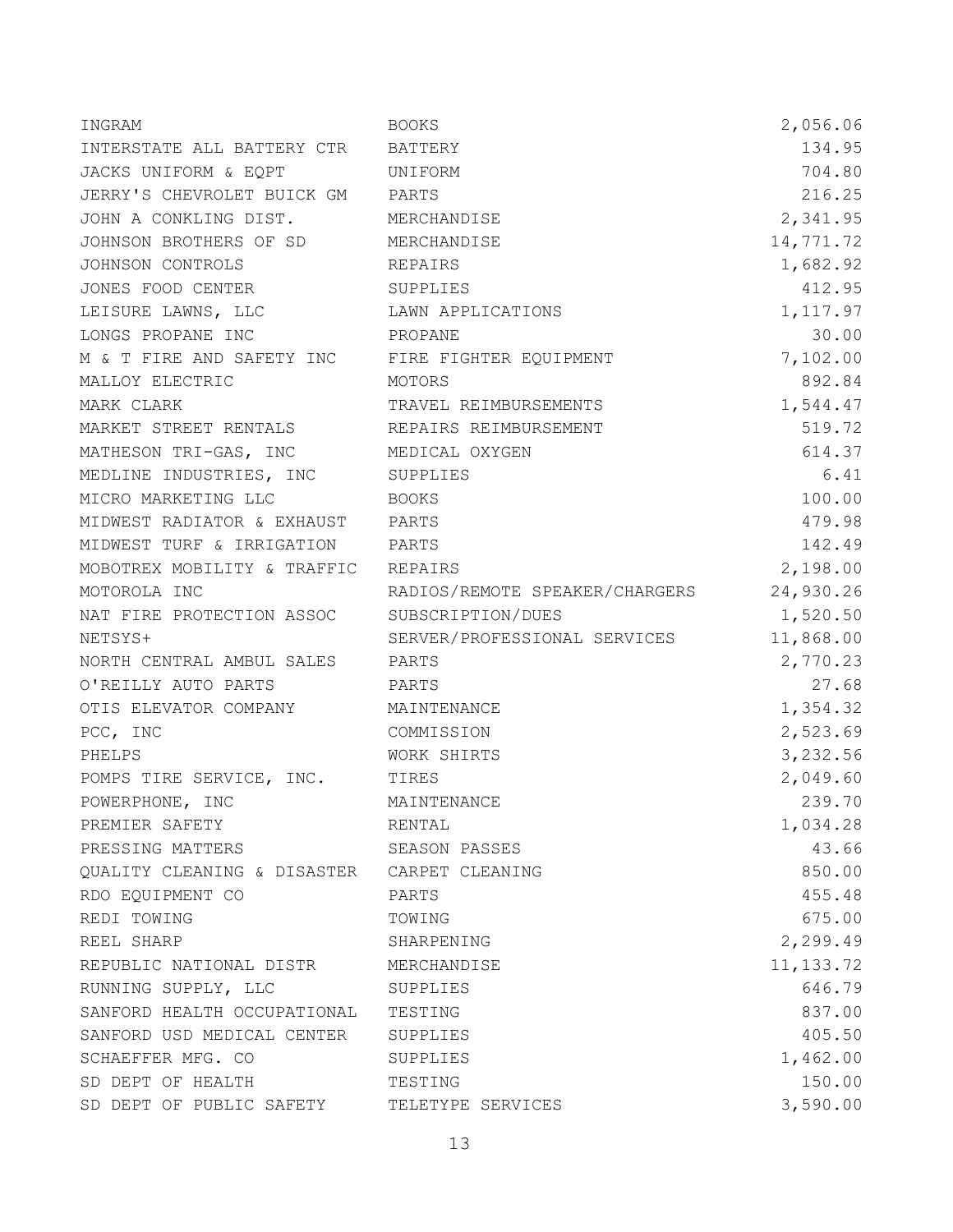| SD RETIREMENT SYSTEM                          | CONTRIBUTIONS                                         | 58,105.86       |
|-----------------------------------------------|-------------------------------------------------------|-----------------|
| SECURITY SHREDDING SERVICE SHREDDING          |                                                       | 35.00           |
| SERVICE MASTER OF SE SD                       | CUSTODIAL                                             | 3,827.04        |
| SHOT SCOPE                                    | MERCHANDISE                                           | 520.00          |
| SOUTHERN GLAZER'S OF SD                       | MERCHANDISE                                           | 5,653.02        |
| STAPLES BUSINESS CREDIT                       | SUPPLIES                                              | 960.02          |
| STERN OIL CO.                                 | SUPPLIES                                              | 172.39          |
| STEWART OIL-TIRE CO                           | REPAIRS                                               | 639.95          |
| STRYKER SALES CORPORATION                     | SUPPLIES                                              | 1,119.48        |
| STURDEVANTS AUTO PARTS                        | <b>PARTS</b>                                          | 815.63          |
| SYNCB/AMAZON                                  | BOOKS/DVDS/SUPPLIES                                   | 753.34          |
| THE LUMBERYARD LLC                            | MATERIALS                                             | 90.73           |
| THREAD & INK                                  | SHIRTS                                                | 226.00          |
| TOUR EDGE GOLF MFG, INC MERCHANDISE           |                                                       | 290.50          |
| TRIVIEW COMMUNICATIONS HANDSET/CORD           |                                                       | 47.33           |
| TWO WAY SOLUTIONS                             | CHARGER                                               | 391.95          |
| UNITED WAY                                    | CONTRIBUTIONS                                         | 661.60          |
| UNUM LIFE INSURANCE COMPANY INSURANCE         |                                                       | 1,486.49        |
| US POSTMASTER                                 | POSTAGE FOR UTILITY BILLS                             | 900.00          |
| UTILITY EQUIPMENT CO.                         | PARTS                                                 | 3,702.60        |
| VAST BROADBAND                                | E911 CIRCUIT                                          | 1,365.50        |
| VERIZON WIRELESS                              | CELL PHONES/IPAD ACCESS                               | 2,678.67        |
| VERMEER HIGH PLAINS<br><b>EXAMPLE REPAIRS</b> |                                                       | 879.18          |
| VERMILLION ACE HARDWARE SUPPLIES              |                                                       | 970.73          |
| VERM AREA COMMUNITY FNDN REGISTRATION         |                                                       | 180.00          |
|                                               | VERM CHAMBER OF COMMERCE VERMILLION BUCKS/ADVERTISING | 1,035.00        |
| VISA/FIRST BANK & TRUST TRAVEL/SUPPLIES       |                                                       | 11,098.13       |
| WEBSTER SCALE, INC                            | HANGAR TAXILANE IMPROVEMENTS                          | 13,390.00       |
| WESCO DISTRIBUTION, INC SUPPLIES              |                                                       | 2,229.18        |
| YANKTON FIRE & SAFETY<br>ZIEGLER INC          | EXTINGUISHER INSPECTION<br>PARTS                      | 40.00<br>300.22 |

Council Member Ward seconded the motion. Motion carried 8 to 0. Mayor Collier-Wise declared the motion adopted.

12. Consensus Agenda

A. Set a public hearing on March 21st, 2022 for a Medical Cannabis Dispensary Licenses for Dakota Natural Growers, Inc. at 907 N. Norbeck Street

B. Set a public hearing on March 21st, 2022 for a Medical Cannabis Dispensary Licenses for Dakota Herb, LLC. at 112 E Main Street